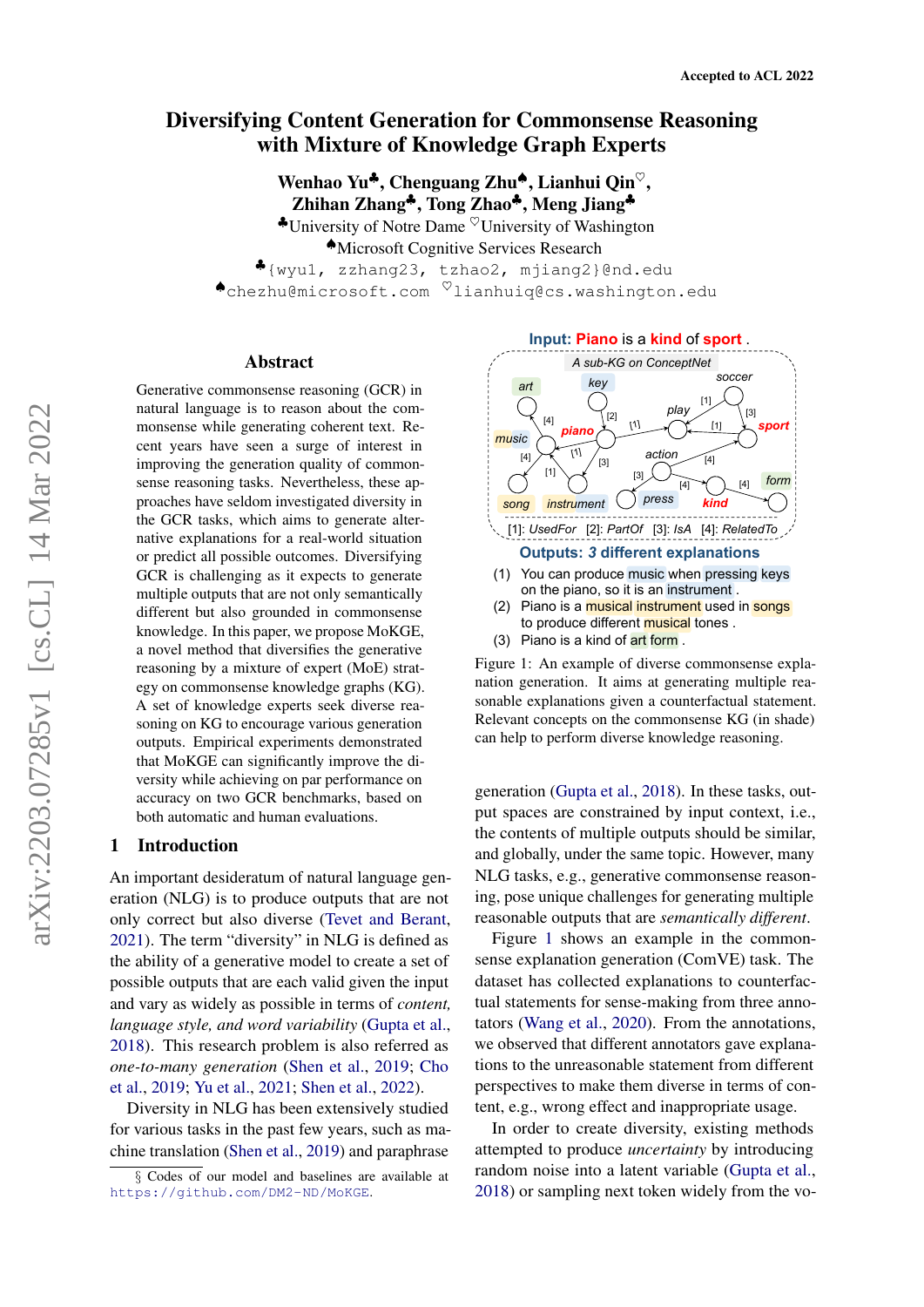<span id="page-1-0"></span>Table 1: Under human evaluation, the performance of existing diversity promoting methods is still far from that of humans. Our method MoKGE can exceed the human performance on the ComVE task.

|                                                                                            | ComVE $\alpha$ -NLG  |                      |
|--------------------------------------------------------------------------------------------|----------------------|----------------------|
| Avg. # human references                                                                    | 3.00                 | 4.20                 |
| Avg. # meanings $(\Uparrow)$<br>Human references<br>Nucleus sampling<br>MoKGE (our method) | 2.60<br>2.15<br>2.63 | 3.79<br>3.35<br>3.72 |

cabulary [\(Holtzman et al.,](#page-9-2) [2020\)](#page-9-2). However, these methods were not able to explicitly control varying semantics units and produce outputs of diverse content. Meanwhile, the input text alone contains too limited knowledge to support diverse reasoning and produce multiple reasonable outputs [\(Yu](#page-10-5) [et al.,](#page-10-5) [2022c\)](#page-10-5). As an example, Table [1](#page-1-0) shows the human evaluation results on two GCR tasks. While human annotators were able to produce 2.60 different yet reasonable explanations on the ComVE dataset, one SoTA diversity-promoting method (i.e., nucleus sampling [\(Holtzman et al.,](#page-9-2) [2020\)](#page-9-2)) could produce only 2.15 reasonable explanations.

To improve the diversity in outputs for GCR tasks, we investigated the ComVE task and found that 75% of the concepts (nouns and verbs) in human annotations were among 2-hop neighbors of the concepts contained in the input sequence on the commonsense KG ConceptNet<sup>[1](#page-0-1)</sup>. Therefore, to produce diverse GCR, our idea is enabling NLG models to reason from different perspectives of knowledge on commonsense KG and use them to generate diverse outputs like the human annotators.

Thus, we present a novel Mixture of Knowledge Graph Expert (MoKGE) method for diverse generative commonsense reasoning on KG. MoKGE contains two major components: (i) a knowledge graph (KG) enhanced generative reasoning module to reasonably associate relevant concepts into the generation process, and (ii) a mixture of expert (MoE) module to produce diverse reasonable outputs. Specifically, the generative reasoning module performs compositional operations on KG to obtain structure-aware representations of concepts and relations. Then, each expert uses these representations to seek different yet relevant sets of concepts and sends them into a standard Transformer model to generate the corresponding output. To encourage

different experts to specialize in different reasoning abilities, we employ the stochastic hard-EM algorithm by assigning full responsibility of the largest joint probability to each expert.

We conducted experiments on two GCR benchmarks, i.e., commonsense explanation generation and abductive commonsense reasoning. Empirical experiments demonstrated that our proposed MoKGE can outperform existing diversitypromoting generation methods in diversity, while achieving on par performance in quality.

To the best of our knowledge, this is the first work to boost diversity in NLG by diversifying knowledge reasoning on commonsense KG.

# 2 Related Work

## 2.1 Diversity Promoting Text Generation

Generating multiple valid outputs given a source sequence has a wide range of applications, such as machine translation [\(Shen et al.,](#page-10-1) [2019\)](#page-10-1), paraphrase generation [\(Gupta et al.,](#page-9-0) [2018\)](#page-9-0), question generation [\(Cho et al.,](#page-9-1) [2019\)](#page-9-1), dialogue system [\(Dou et al.,](#page-9-3) [2021\)](#page-9-3), and story generation [\(Yu et al.,](#page-10-2) [2021\)](#page-10-2). For example, in machine translation, there are often many plausible and semantically equivalent translations due to information asymmetry between different languages [\(Lachaux et al.,](#page-9-4) [2020\)](#page-9-4).

Methods of improving diversity in NLG have been explored from various perspectives. Sampling-based decoding is one of the most effective solutions to improve diversity. For example, nucleus sampling [\(Holtzman et al.,](#page-9-2) [2020\)](#page-9-2) samples next tokens from the dynamic nucleus of tokens containing the vast majority of the probability mass, instead of decoding text by maximizing the likelihood. Another line of work focused on introducing random noise [\(Gupta et al.,](#page-9-0) [2018\)](#page-9-0) or changing latent variables [\(Lachaux et al.,](#page-9-4) [2020\)](#page-9-4) to produce uncertainty. In addition, [Shen et al.](#page-10-1) [\(2019\)](#page-10-1) adopted a mixture of experts to diversify machine translation, where a minimum-loss predictor is assigned to each source input. [Shi et al.](#page-10-6) [\(2018\)](#page-10-6) employed an inverse reinforcement learning approach for unconditional diverse text generation.

However, no existing work considered performing diverse knowledge reasoning to generate multiple reasonable outputs of different contents.

## 2.2 Knowledge Graph for Text Generation

Incorporating external knowledge is essential for many NLG tasks to augment the limited textual

<sup>1</sup>ConceptNet: <https://conceptnet.io/>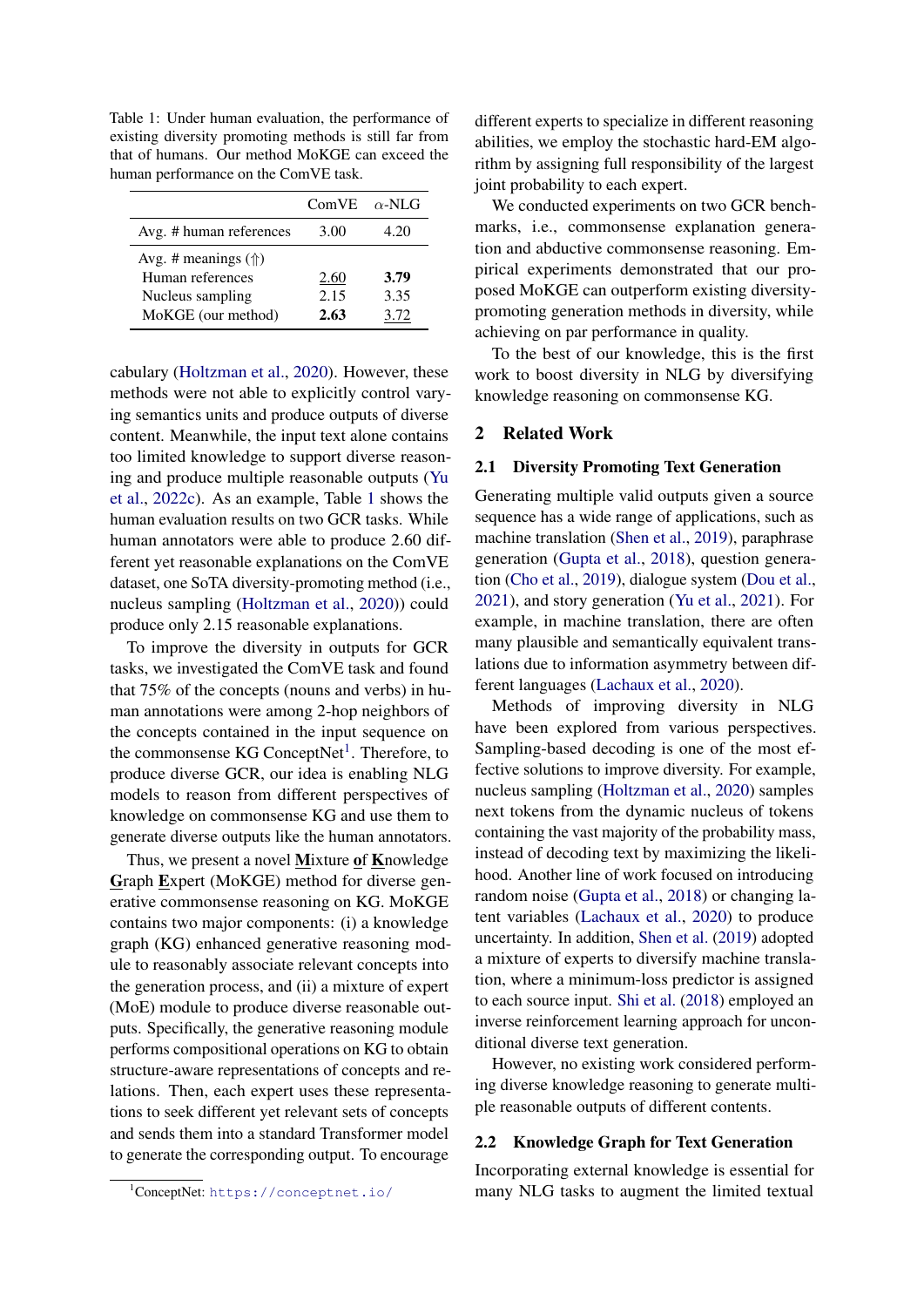<span id="page-2-0"></span>

Figure 2: The overall architecture of MoKGE. The MoKGE consists of four steps: (S1) the model constructs a sequence-associated subgraph from the commonsense KG; (S2) a relational-GCN iteratively updates the representation of a concept node by aggregating information from its neighboring nodes and edges; (S3) each knowledge expert selects different salient concepts that should be considered during generation; (S4) the model generates the outputs by integrating the token embeddings of the input sequence and the top-ranked entities.

information [\(Yu et al.,](#page-10-5) [2022c;](#page-10-5) [Dong et al.,](#page-9-5) [2021;](#page-9-5) [Yu et al.,](#page-10-7) [2022b\)](#page-10-7). Some recent work explored using graph neural networks (GNN) to reason over multihop relational knowledge graph (KG) paths [\(Zhou](#page-10-8) [et al.,](#page-10-8) [2018;](#page-10-8) [Jiang et al.,](#page-9-6) [2019;](#page-9-6) [Zhang et al.,](#page-10-9) [2020a;](#page-10-9) [Wu et al.,](#page-10-10) [2020;](#page-10-10) [Yu et al.,](#page-10-11) [2022a;](#page-10-11) [Zeng et al.,](#page-10-12) [2021\)](#page-10-12). For example, [Zhou et al.](#page-10-8) [\(2018\)](#page-10-8) enriched the context representations of the input sequence with neighbouring concepts on ConceptNet using graph attention. [Ji et al.](#page-9-7) [\(2020\)](#page-9-7) performed dynamic multi-hop reasoning on multi-relational paths extracted from the external commonsense KG. Recently, some work attempted to integrate external commonsense knowledge into generative pretrained language models [\(Guan et al.,](#page-9-8) [2020;](#page-9-8) [Bhaga](#page-9-9)[vatula et al.,](#page-9-9) [2020;](#page-9-9) [Liu et al.,](#page-9-10) [2021\)](#page-9-10). For example, [Guan et al.](#page-9-8) [\(2020\)](#page-9-8) conducted post-training on sythetic data constructed from commonsense KG by translating triplets into natural language texts using templates. [Yu et al.](#page-10-5) [\(2022c\)](#page-10-5) wrote a comprehensive survey for more detailed comparisons of different knowledge graph enhanced NLG methods.

# 3 Proposed Method

Problem formulation. In this paper, we focus on diversifying the outputs of generative commonsense reasoning (GCR) tasks, e.g. commonsense explanation generation and abductive commonsense reasoning. These tasks require *one-to-many* generation, i.e., creating a set of reasonable outputs that vary as widely as possible in terms of contents, language style and word variability. Formally, given a source input  $x$ , our goal is to model a conditional distribution for the target outputs  $p(y|x)$  that assigns high values to  $\{p(y_1|x), \cdots, p(y_K|x)\}\$  for K mappings, i.e.,  $\{x \rightarrow y_1, \cdots, x \rightarrow y_K\}$ . Meanwhile, the outputs  $\{y_1, \dots, y_K\}$  are expected to be diverse with each other in terms of *contents*.

Existing diversity-promoting methods only varied the language styles and failed to perform different knowledge reasoning to generate diverse contents [\(Cho et al.,](#page-9-1) [2019;](#page-9-1) [Shen et al.,](#page-10-1) [2019;](#page-10-1) [Holtzman](#page-9-2) [et al.,](#page-9-2) [2020\)](#page-9-2). Here, incorporating commonsense KG is essential for the generative reasoning (GR) tasks because the KG cannot only augment the limited information in the input text, but also provide a rich searching space for knowledge reasoning. Therefore, we propose to employ commonsense KG to play the central role of performing diverse knowledge reasoning, then use different sets of selected concepts to produce diverse outputs.

Model Outline. Our model has two major components: (i) a knowledge graph (KG) enhanced generative reasoning module to reasonably associate relevant concepts and background into the generation process, and (ii) a mixture of expert (MoE) module to diversify the generation process and produce multiple reasonable outputs.

## 3.1 KG-enhanced Generative Reasoning

The KG-enhanced generative reasoning module is illustrated in Figure [2.](#page-2-0) It consists of four steps.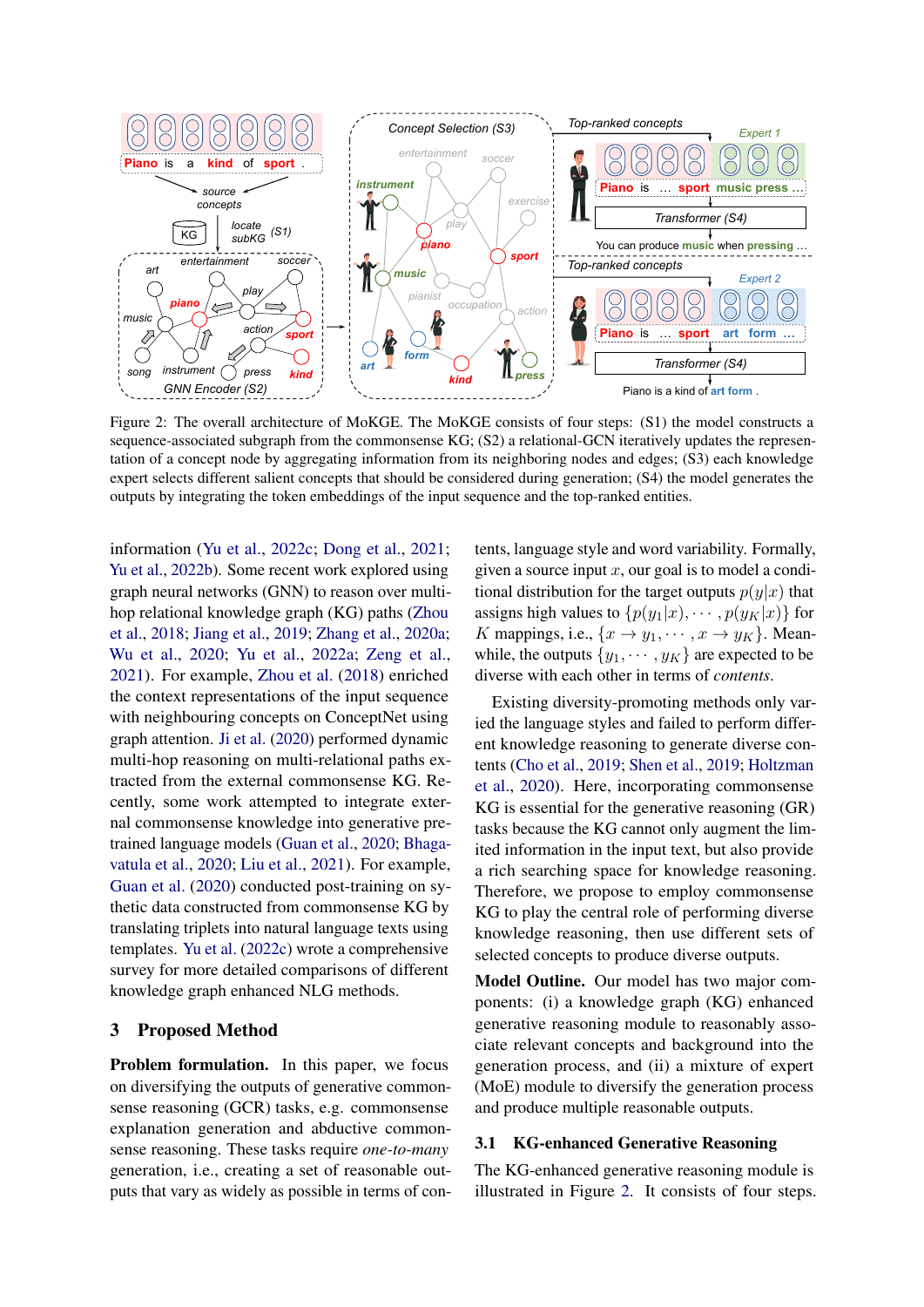First, a sequence-associated subgraph is retrieved from the KG given the input sequence  $(\S 3.1.1)$  $(\S 3.1.1)$ . Then, a multi-relational graph encoder iteratively updates the representation of each node by aggregating information from its neighboring nodes and edges (§[3.1.2\)](#page-3-1). Next, the model selects salient concepts that should be considered during generation  $(\S3.1.3)$  $(\S3.1.3)$ . Finally, the model generates outputs by integrating the token embeddings of both the input sequence and the top-ranked concepts  $(\S3.1.4)$  $(\S3.1.4)$ .

## <span id="page-3-0"></span>3.1.1 Sequence-aware subgraph construction

To facilitate the reasoning process, we resort to an external commonsense knowledge graph  $G =$  $\{V, E\}$ , where V denotes the concept set and E denotes the edges with relations. Since direct reasoning on the entire graph is intractable, we extract a sequence-associated subgraph  $\mathcal{G}_x = \{ \mathcal{V}_x, \mathcal{E}_x \},\$ where  $V_x$  consists of the concepts extracted from the input sequence (denoted as  $C_x$ ) and their inter-connected concepts within two hops, i.e.,  $\mathcal{V}_x = \{C_x \cup \mathcal{N}(C_x) \cup \mathcal{N}(\mathcal{N}(C_x))\}.$  For exam-ple, in Figure [2,](#page-2-0)  $C_x = \{\text{piano}, \text{sport}, \text{kind}\}\$ and  $V_x$  = {piano, sport, kind, art, music, press, ...}. Next, the generation task is to maximize the conditional probability  $p(y|x, \mathcal{G}_x)$ .

# <span id="page-3-1"></span>3.1.2 Multi-relational graph encoding

To model the relational information in the commonsen KG, we employ the relational graph convolutional network (R-GCN) [\(Schlichtkrull et al.,](#page-9-11) [2018\)](#page-9-11) which generalizes GCN with relation specific weight matrices. We follow [Vashishth et al.](#page-10-13) [\(2020\)](#page-10-13) and [Ji et al.](#page-9-7) [\(2020\)](#page-9-7) to use a non-parametric compositional operation  $\phi(\cdot)$  to combine the concept node embedding and the relation embedding. Specifically, given the input subgraph  $\mathcal{G}_x$  =  $\{V_x, \mathcal{E}_x\}$  and an R-GCN with L layers, we update the embedding of each node  $v \in V_x$  at the  $(l+1)$ -th layer by aggregating information from the embeddings of its neighbours in  $\mathcal{N}(v)$  at the *l*-th layer:

$$
\mathbf{o}_v^l = \frac{1}{|\mathcal{N}(v)|} \sum_{(u,v,r) \in \mathcal{E}} \mathbf{W}_N^l \phi(\mathbf{h}_u^l, \mathbf{h}_r^l), \quad (1)
$$

$$
\mathbf{h}^{l+1} = \text{Bof } \mathbf{H}(\mathbf{o}^l + \mathbf{W}^l \mathbf{h}^l) \quad (2)
$$

$$
\mathbf{h}_v^{l+1} = \text{ReLU}(\mathbf{o}_v^l + \mathbf{W}_S^l \mathbf{h}_v^l),\tag{2}
$$

where  $\mathbf{h}_v$  and  $\mathbf{h}_r$  are node embedding and relation embedding. We define the compositional operation as  $\phi(\mathbf{h}_u, \mathbf{h}_r) = \mathbf{h}_u - \mathbf{h}_r$  inspired by the TransE [\(Bor](#page-9-12)[des et al.,](#page-9-12) [2013\)](#page-9-12). The relation embedding is also updated via another linear transformation:

$$
\mathbf{h}_r^{l+1} = \mathbf{W}_R^l \mathbf{h}_r^l.
$$
 (3)

Finally, we obtain concept embedding  $\mathbf{h}_v^L$  that encodes the sequence-associated subgraph context.

# <span id="page-3-2"></span>3.1.3 Concept selection on knowledge graph

Not all concepts in  $G$  appear in the outputs. Thus, we design a concept selection module to choose salient concepts that should be considered during generation. For each concept  $v \in V_x$ , we calculate its probability of being selected by taking a multilayer perception (MLP) on the top of graph encoder:  $p_v = Pr[v \text{ is selected}|x] = \text{MLP}(\mathbf{h}_v^L).$ 

To supervise the concept selection process, we use the overlapping concepts between concepts appearing in the output sequence  $C_y$  and concepts in input sequence associated subgraph  $\mathcal{G}_x$ , i.e.,  $\mathcal{V}_x \cap C_y$ , as a simple proxy for the ground-truth supervision. So, the concept selection loss (here only for one expert, see MoE loss in Eq.[\(8\)](#page-4-0)) is:

$$
\mathcal{L}_{\text{concept}} = -\Big(\sum_{v \in \mathcal{V}_x \cap C_y} v \log p_v \qquad (4)
$$

$$
+ \sum_{v \in \mathcal{V}_x - C_y} (1 - v) \log(1 - p_v)\Big).
$$

Finally, the top- $N$  ranked concepts on the subgraph  $G_x$  (denoted as  $v_1, ..., v_N$ ) are selected as the additional input to the generation process.

# <span id="page-3-3"></span>3.1.4 Concept-aware sequence generation

We utilize a standard Transformer [\(Vaswani et al.,](#page-10-14) [2017\)](#page-10-14) as our generation model. It takes the concatenation of the sequence  $x$  and all the selected concepts  $v_1, ..., v_N$  as input and auto-regressively generates the outputs  $y$ . We adopt the cross-entropy loss, which can be written as:

$$
\mathcal{L}_{\text{generation}} = -\log p(y|x, v_1, \cdots, v_N) \tag{5}
$$
\n
$$
= -\sum_{t=1}^{|y|} \log p(y_t|x, v_1, \cdots, v_N, y_{<}; t).
$$

Note that since the selected concepts do not have a rigorous order, we only apply positional encodings (used in Transformer) to the input sequence  $x$ .

#### 3.1.5 Overall objective

We jointly optimizes the following loss:

<span id="page-3-4"></span>
$$
\mathcal{L} = \mathcal{L}_{\text{generation}} + \lambda \cdot \mathcal{L}_{\text{concept}}.\tag{6}
$$

where  $\lambda$  is a hyperparameter to control the impor-tance of different tasks<sup>[2](#page-0-1)</sup>.

<sup>&</sup>lt;sup>2</sup>We performed a hyperparameter search and found when  $\lambda$  was around 0.3, the model performed the best. Therefore, we set  $\lambda = 0.3$  in the following experiments.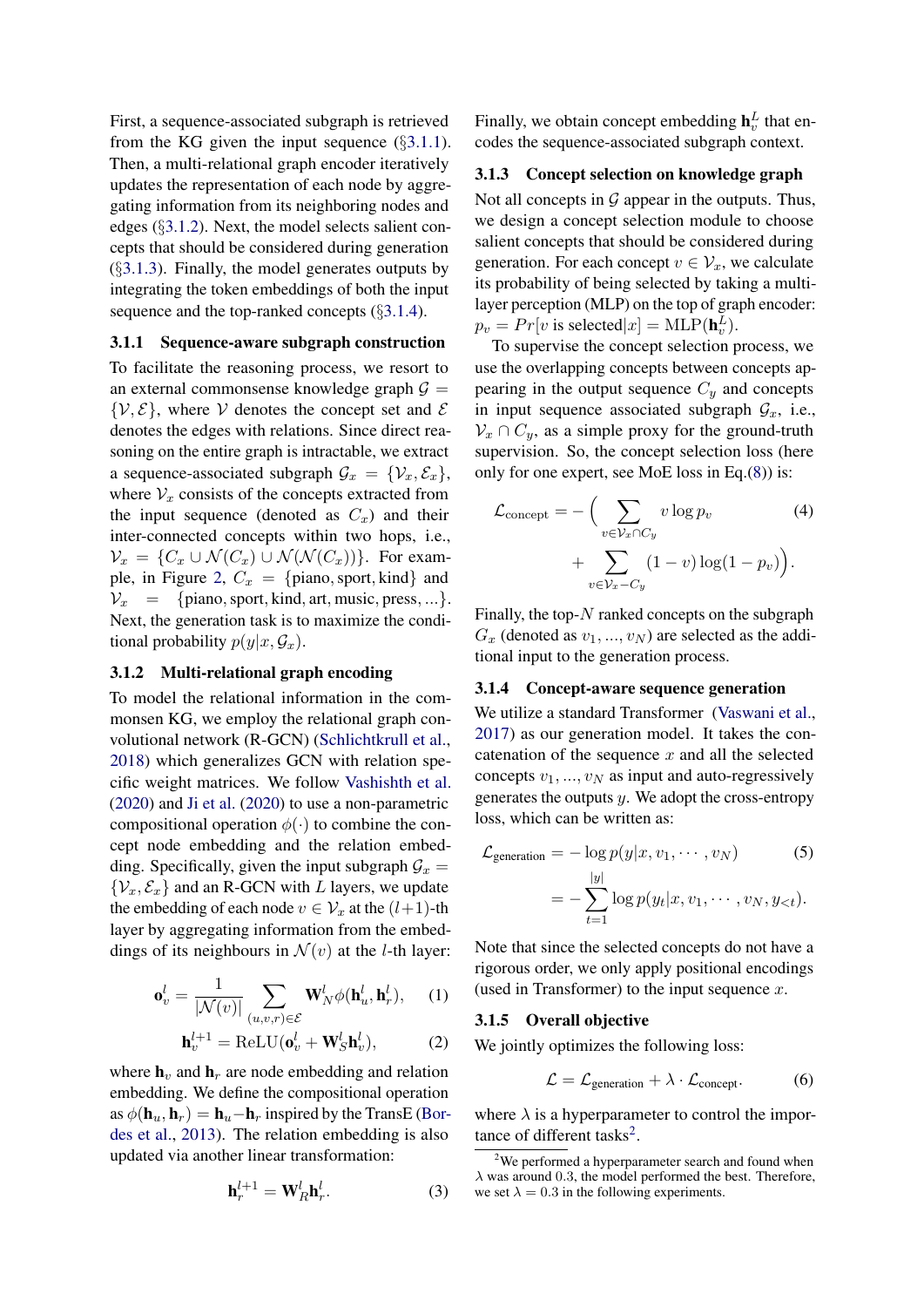#### 3.2 MoE-Promoted Diverse Generation

To empower the generation model to produce multiple reasonable outputs, we employ a mixture of expert (MoE) module to model uncertainty and generate diverse outputs. While the MoE models have primarily been explored as a means of increasing model capacity, they are also being used to boost diverse generation process [\(Shen et al.,](#page-10-1) [2019;](#page-10-1) [Cho](#page-9-1) [et al.,](#page-9-1) [2019\)](#page-9-1). Formally, the MoE module introduces a multinomial latent variable  $z \in \{1, \cdots, K\}$ , and decomposes the marginal likelihood as follows:

$$
p(y|x, \mathcal{G}_x) = \sum_{z=1}^K p(z|x, \mathcal{G}_x)p(y|z, x, \mathcal{G}_x).
$$
 (7)

Training. We minimize the loss function (in Eq.[\(6\)](#page-3-4)) using the MoE decomposition,

$$
\nabla \log p(y|x, \mathcal{G}_x)
$$
\n
$$
= \sum_{z=1}^{K} p(z|x, y, \mathcal{G}_x) \cdot \nabla \log p(y, z|x, \mathcal{G}_x),
$$
\n(8)

and train the model with the EM algorithm [\(Demp](#page-9-13)[ster et al.,](#page-9-13) [1977\)](#page-9-13). Ideally, we would like different experts to specialize in different reasoning abilities so that they can generate diverse outputs. The specialization of experts means that given the input, only one element in  $\{p(y, z | x, \mathcal{G}_x)\}_{z=1}^K$  should dominate in value [\(Shen et al.,](#page-10-1) [2019\)](#page-10-1). To encourage this, we employ a hard mixture model to maximize  $\max_z p(y, z|x, \mathcal{G}_x)$  by assigning full responsibility to the expert with the largest joint probability. Training proceeds via hard-EM can be written as:

- E-step: estimate the responsibilities of each expert  $r_z \leftarrow \mathbb{1}[z = \arg \max_z p(y, z | x, \mathcal{G}_x)]$ using the current parameters  $\theta$ ;
- M-step: update the parameters with gradients of the chosen expert ( $r_z = 1$ ) from E-step.

Expert parameterization. Independently parameterizing each expert may exacerbate overfitting since the number of parameters increases linearly with the number of experts [\(Shen et al.,](#page-10-1) [2019\)](#page-10-1). We follow the parameter sharing schema in [Cho et al.](#page-9-1) [\(2019\)](#page-9-1); [Shen et al.](#page-10-1) [\(2019\)](#page-10-1) to avoid this issue. This only requires a negligible increase in parameters over the baseline model that does not uses MoE. In our experiments, we compared adding a unique expert embedding to each input token with adding an expert prefix token before the input text sequence, where they achieved very similar performance.

Producing K outputs during inference. In order to generate  $K$  different outputs on test set, we

follow [Shen et al.](#page-10-1) [\(2019\)](#page-10-1) to enumerate all latent variables z and then greedily decoding each token by  $\hat{y}_t = \arg \max p(y|\hat{y}_{1:t-1}, z, x)$ . In other words, we ask each expert to seek different sets of concepts on the knowledge graph, and use the selected concepts to generate  $K$  different outputs. Notably, this decoding procedure is efficient and easily parallelizable. Furthermore, to make fair comparisons with sampling-based methods, we use greedy decoding without any sampling strategy.

## 4 Experiments

# 4.1 Tasks and Datasets

<span id="page-4-0"></span>Commonsense explanation generation. It aims to generate an explanation given a counterfactual statement for sense-making [\(Wang et al.,](#page-10-15) [2019\)](#page-10-15). We use the benchmark dataset ComVE from SemEval-2020 Task 4 [\(Wang et al.,](#page-10-4) [2020\)](#page-10-4). The dataset contains 10,000 / 997 / 1,000 examples for training / development / test sets, respectively. The average input/output length is 7.7 / 9.0 words. All examples in the dataset have 3 references.

Abductive commonsense reasoning. It is also referred as  $\alpha$ -NLG. It is the task of generating a valid hypothesis about the likely explanations to partially observable past and future. We use the  $\mathcal{ART}$  benchmark dataset [\(Bhagavatula et al.,](#page-9-9) [2020\)](#page-9-9) that consists of 50,481 / 1,779 / 3,560 examples for training / development / test sets. The average input/output length is 17.4 / 10.8 words. Each example in the  $ART$  dataset has 1 to 5 references.

## 4.2 Baseline Methods

We note that as we targeted at the *one-to-many* generation problem, we excluded those baseline methods mentioned in the related work that cannot produce multiple outputs, e.g., [Zhang et al.](#page-10-9) [\(2020a\)](#page-10-9); [Ji et al.](#page-9-7) [\(2020\)](#page-9-7); [Liu et al.](#page-9-10) [\(2021\)](#page-9-10). Different from aforementioned methods, our MoKGE can seek diverse reasoning on KG to encourage various generation outputs *without any additional conditions*.

To the best of our knowledge, we are the first work to explore diverse knowledge reasoning on commonsense KG to generate multiple diverse output sequences. Therefore, we only compared our MoKGE with existing diversity-promoting baselines without using knowledge graph.

VAE-based method. The variational auto-encoder (VAE) [\(Kingma and Welling,](#page-9-14) [2014\)](#page-9-14) is a deep generative latent variable model. VAE-based methods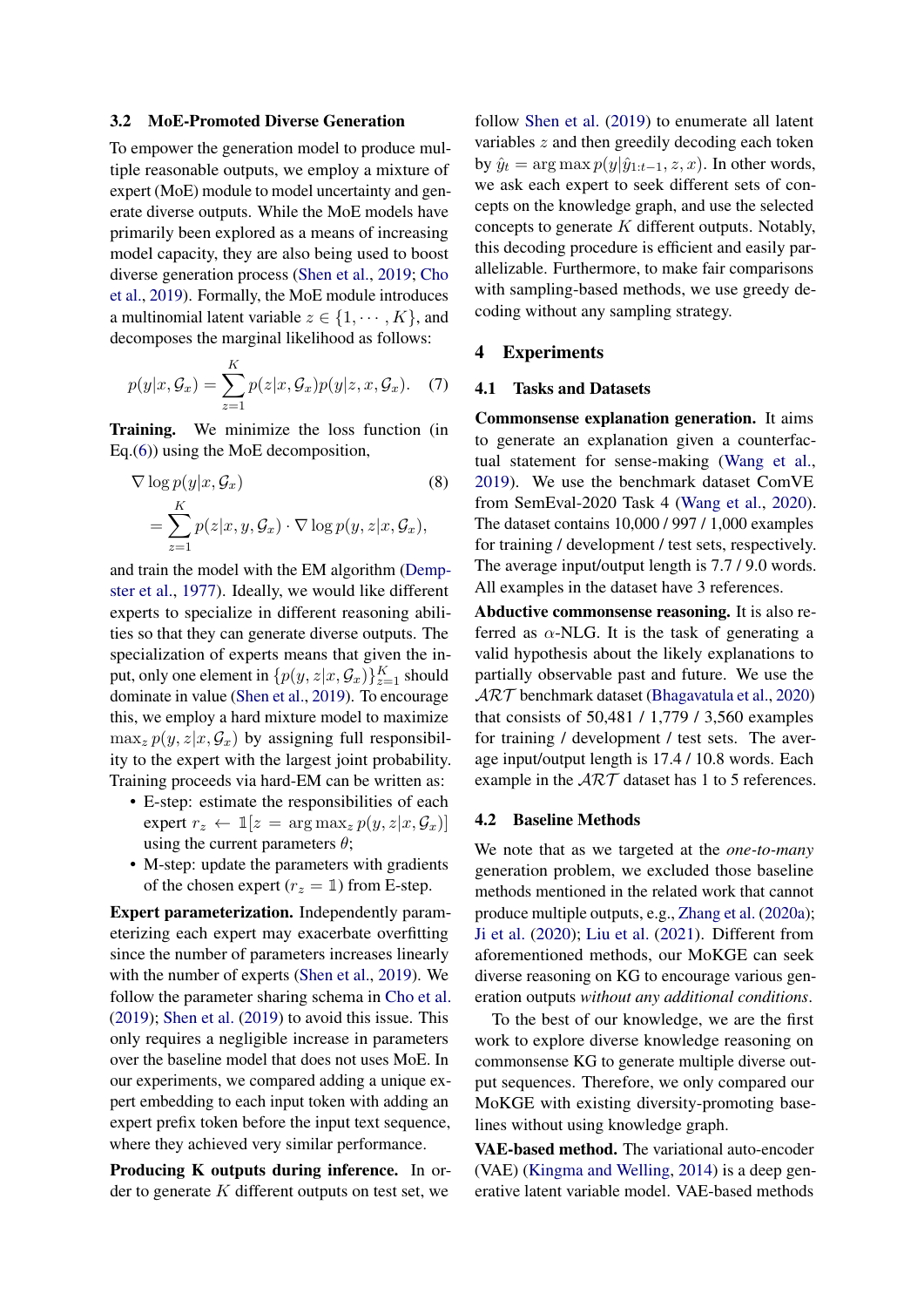produce diverse outputs by sampling different latent variables from an approximate posterior distribution. CVAE-SVG (SVG is short for sentence variant generation) [\(Gupta et al.,](#page-9-0) [2018\)](#page-9-0) is a conditional VAE model that can produce multiple outputs based an original sentence as input.

MoE-based method. Mixture models provide an alternative approach to generate diverse outputs by sampling different mixture components. We compare against two mixture of experts (MoE) implementations by [Shen et al.](#page-10-1) [\(2019\)](#page-10-1) and [Cho et al.](#page-9-1) [\(2019\)](#page-9-1). We refer them as MoE-prompt [\(Shen et al.,](#page-10-1) [2019\)](#page-10-1) and MoE-embed [\(Cho et al.,](#page-9-1) [2019\)](#page-9-1).

Sampling-based method. Sampling methods create diverse outputs by sampling next token widely from the vocabulary. We compare against two sampling algorithms for decoding, including truncated sampling [\(Fan et al.,](#page-9-15) [2018\)](#page-9-15) and nucleus sampling [\(Holtzman et al.,](#page-9-2) [2020\)](#page-9-2). Truncated sampling [\(Fan et al.,](#page-9-15) [2018\)](#page-9-15) randomly samples words from top-k probability candidates of the predicted distribution at each decoding step. Nucleus sampling [\(Holtzman et al.,](#page-9-2) [2020\)](#page-9-2) avoids text degeneration by truncating the unreliable tails and sampling from the dynamic nucleus of tokens containing the vast majority of the probability mass.

## 4.3 Implementation Details

All baseline methods were built on the Transformer architecture with 6-layer encoder and decoder, and initialized with pre-trained parameters from BARTbase [\(Lewis et al.,](#page-9-16) [2020\)](#page-9-16), which is one of the stateof-the-art pre-trained Transformer models for natural language generation [\(Gehrmann et al.,](#page-9-17) [2021\)](#page-9-17). In our MoKGE, the Transformer parameters were also initialized by BART-base, in order to make fair comparison with all baseline methods. The R-GCN parameters were random initialized.

For model training, we used Adam with batch size of 60, learning rate of 3e-5, L2 weight decay of 0.01, learning rate warm up over the first 10,000 steps, and linear decay of learning rate. Our models were trained by one Tesla V100 GPU card with 32GB memory, and implemented on PyTorch with the Huggingface's Transformer [\(Wolf et al.,](#page-10-16) [2020\)](#page-10-16). All Transformer-based methods were trained with 30 epochs, taken about 4-5 hours on the ComVE dataset and 7-9 hours on the  $\alpha$ -NLG dataset.

In addition to our MoKGE implementation, we also provide the baseline implementation code on GitHub <https://github.com/DM2-ND/MoKGE>.

## 4.4 Automatic Evaluation

We evaluated the performance of different generation models from two aspects: *quality* (or say *accuracy*) and *diversity*. *Quality* tests the appropriateness of the generated response with respect to the context, and *diversity* tests the lexical and semantic diversity of the appropriate sequences generated by the model. These evaluation metrics have been widely used in existing work [\(Ott et al.,](#page-9-18) [2018;](#page-9-18) [Vijayakumar et al.,](#page-10-17) [2018;](#page-10-17) [Zhu et al.,](#page-10-18) [2018;](#page-10-18) [Cho et al.,](#page-9-1) [2019;](#page-9-1) [Yu et al.,](#page-10-2) [2021\)](#page-10-2).

**Quality metrics**  $(\uparrow)$ . The quality is measured by standard N-gram based metrics, including the BLEU score [\(Papineni et al.,](#page-9-19) [2002\)](#page-9-19) and the ROUGE score [\(Lin,](#page-9-20) [2004\)](#page-9-20). This measures the highest accuracy comparing the best hypothesis among the top- $K$  with the target [\(Vijayakumar](#page-10-17) [et al.,](#page-10-17) [2018\)](#page-10-17). Concretely, we generate hypotheses  $\{\hat{Y}^{(1)}, \cdots \hat{Y}^{(K)}\}$  from each source X and keep the hypothesis  $\hat{Y}^{\text{best}}$  that achieves the best sentencelevel metric with the target  $Y$ . Then we calculate a corpus-level metric with the greedily-selected hypotheses  $\{Y^{(i), \text{best}}\}_{i=1}^N$  and references  $\{Y^{(i)}\}_{i=1}^N$ .

The diversity of evaluated by three aspects: concept, pairwise and corpus diversity.

Concept diversity. The number of unique concepts (short as Uni.C) measures how many unique concepts on the commonsense KG are covered in the generated outputs. A higher value indicates the higher concept diversity. Besides, we also measure the pairwise concept diversity by using Jaccard similarity. It is defined as the size of the intersection divided by the size of the union of two sets. Lower value indicates the higher concept diversity.

Pairwise diversity  $(\Downarrow)$ . Referred as "self-" (e.g., self-BLEU) [\(Zhu et al.,](#page-10-18) [2018\)](#page-10-18), it measures the within-distribution similarity. This metric computes the average of sentence-level metrics between all pairwise combinations of hypotheses  ${Y^{(1)}, \cdots, Y^{(K)}}$  generated from each source sequence  $X$ . Lower pairwise metric indicates high diversity between generated hypotheses.

**Corpus diversity** ( $\Uparrow$ ). Distinct-k [\(Li et al.,](#page-9-21) [2016\)](#page-9-21) measures the total number of unique k-grams normalized by the total number of generated  $k$ -gram tokens to avoid favoring long sentences. Entropy $k$  [\(Zhang et al.,](#page-10-19) [2018\)](#page-10-19) reflects how evenly the empirical  $k$ -gram distribution is for a given sentence when word frequency is considered.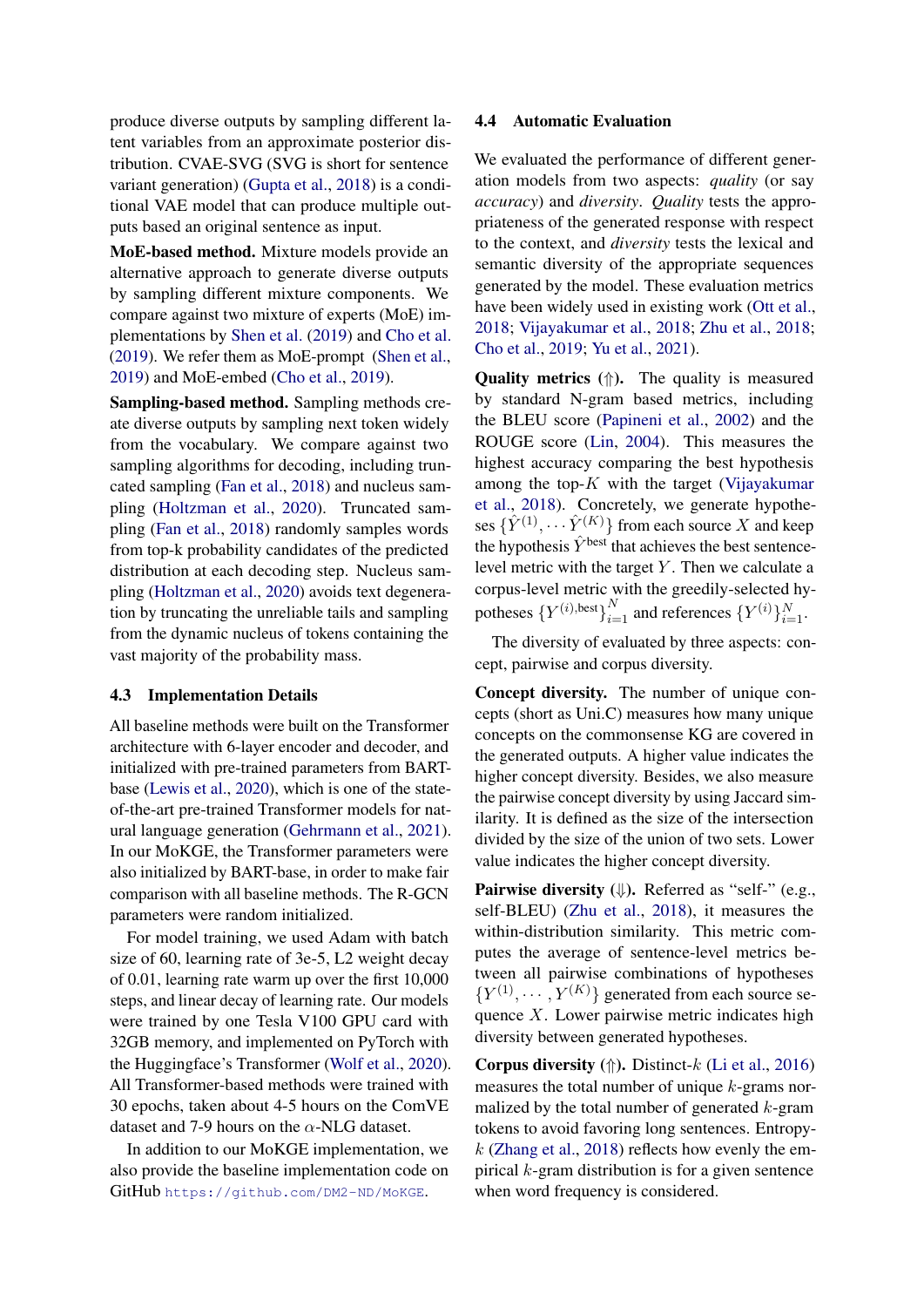| Methods                    | Model                              | Concept diversity                            |                                                 | Pairwise diversity                              |                                                        |                                                 | Corpus diversity                                | Quality                                         |                                                 |
|----------------------------|------------------------------------|----------------------------------------------|-------------------------------------------------|-------------------------------------------------|--------------------------------------------------------|-------------------------------------------------|-------------------------------------------------|-------------------------------------------------|-------------------------------------------------|
|                            | Variant                            | #Uni.C(1)                                    | Jaccard $(\Downarrow)$                          | $SB-3$ ( $\Downarrow$ )                         | SB-4 $(\Downarrow)$                                    | $D-2(\Uparrow)$                                 | $E-4(f)$                                        | $B-4$ ( $\Uparrow$ )                            | $R-L$ ( $\Uparrow$ )                            |
| <b>CVAE</b>                | $z = 16$<br>$z = 32$<br>$z = 64$   | $4.56_{0.1}$<br>$5.03_{0.3}$<br>$4.67_{0.0}$ | $64.74_{0.3}$<br>$47.27_{0.8}$<br>$54.69_{0.8}$ | $66.66_{0.4}$<br>$59.20_{1.3}$<br>$55.02_{0.8}$ | $62.83_{0.5}$<br>$54.30_{1.5}$<br>$49.58_{1.0}$        | $33.75_{0.5}$<br>$32.86_{1.1}$<br>$32.55_{0.5}$ | $9.13_{0.1}$<br>$9.07_{0.5}$<br>$9.07_{0.2}$    | $16.67_{0.3}$<br>$17.04_{0.2}$<br>$15.54_{0.4}$ | $41.52_{0.3}$<br>$42.17_{0.5}$<br>$41.03_{0.3}$ |
| Truncated<br>sampling      | $k = 5$<br>$k = 20$<br>$k = 50$    | $4.37_{0.0}$<br>$4.60_{0.0}$<br>$4.68_{0.1}$ | $71.38_{0.7}$<br>$63.42_{1.2}$<br>$60.98_{1.8}$ | $74.20_{0.2}$<br>$64.47_{2.1}$<br>$61.39_{2.4}$ | $71.38_{0.2}$<br>$60.33_{2.4}$<br>$56.93_{2.8}$        | $31.32_{0.4}$<br>$33.69_{0.6}$<br>$34.80_{0.3}$ | $9.18_{0.1}$<br>$9.26_{0.1}$<br>$9.29_{0.1}$    | $16.44_{0.2}$<br>$17.70_{0.2}$<br>$17.48_{0.4}$ | $40.99_{0.2}$<br>$42.58_{0.5}$<br>$42.44_{0.5}$ |
| <b>Nucleus</b><br>sampling | $p=.5$<br>$p=.75$<br>$p = .95$     | $4.19_{0.1}$<br>$4.41_{0.1}$<br>$4.70_{0.1}$ | $72.78_{1.0}$<br>$67.01_{1.7}$<br>$61.92_{2.6}$ | $77.66_{0.8}$<br>$71.41_{2.5}$<br>$63.43_{3.4}$ | $75.14_{0.9}$<br>68.222.9<br>$59.23_{3.8}$             | $28.36_{0.6}$<br>$31.21_{0.3}$<br>$34.17_{0.3}$ | $9.05_{0.3}$<br>$9.16_{0.1}$<br>$9.27_{0.2}$    | $16.09_{0.6}$<br>17.070.5<br>$17.68_{0.4}$      | $40.95_{0.5}$<br>41.880.7<br>$42.60_{0.8}$      |
| MoE                        | embed<br>prompt                    | $5.41_{0.0}$<br>$5.45_{0.2}$                 | $47.55_{0.5}$<br>$47.54_{0.4}$                  | $33.64_{0.2}$<br>$33.42_{0.3}$                  | $28.21_{0.1}$<br>$28.40_{0.3}$                         | $46.57_{0.2}$<br>$46.93_{0.2}$                  | $9.61_{0.1}$<br>$9.60_{0.2}$                    | $18.66_{0.5}$<br>$18.91_{0.4}$                  | $43.72_{0.2}$<br>$43.71_{0.5}$                  |
| MoKGE<br>(ours)            | embed<br>prompt                    | $5.35_{0.2}$<br>$5.48_{0.2}$                 | $48.18_{0.5}$<br>$44.37_{0.4}$                  | $35.36_{1.1}$<br>$30.93_{0.9}$                  | $29.71_{1.2}$<br>$25.30_{1.1}$                         | $47.51_{0.4}$<br>$48.44_{0.2}$                  | $9.63_{0.1}$<br>$9.67_{0.2}$                    | $19.13_{0.1}$<br>$19.01_{0.1}$                  | $43.70_{0.1}$<br>$43.83_{0.3}$                  |
| Human                      |                                    | $6.27_{0.0}$                                 | $26.49_{0.0}$                                   | $12.36_{0.0}$                                   | $8.01_{0.0}$                                           | $63.02_{0.0}$                                   | $9.55_{0.0}$                                    | $100.0_{0.0}$                                   | $100.0_{0.0}$                                   |
|                            |                                    | #Uni. $C(\uparrow)$                          | Jaccard $(\Downarrow)$                          | SB-3 $(\Downarrow)$                             | SB-4 $(\Downarrow)$                                    | $D-2(\uparrow)$                                 | $E-4(\uparrow)$                                 | $B-4$ ( $\Uparrow$ )                            | $R-L$ ( $\Uparrow$ )                            |
| <b>CVAE</b>                | $z = 16$<br>$z = 32$<br>$z = 64$   | $4.80_{0.0}$<br>$5.05_{0.0}$<br>$5.14_{0.0}$ | $56.88_{0.1}$<br>$50.92_{0.4}$<br>$47.04_{0.7}$ | $67.89_{0.4}$<br>$62.08_{0.2}$<br>$57.87_{0.4}$ | $64.72_{0.5}$<br>$58.25_{0.3}$<br>$53.61_{0.4}$        | $26.27_{0.2}$<br>$26.67_{0.1}$<br>$24.91_{0.1}$ | $10.34_{0.0}$<br>$10.36_{0.0}$<br>$10.21_{0.1}$ | $13.64_{0.1}$<br>$13.35_{0.1}$<br>$11.77_{0.1}$ | $37.96_{0.1}$<br>$37.73_{0.1}$<br>$36.35_{0.2}$ |
| Truncated<br>sampling      | $k = 5$<br>$k = 20$<br>$k = 50$    | $4.86_{0.1}$<br>$5.48_{0.1}$<br>$5.53_{0.0}$ | $72.78_{11}$<br>$45.65_{1.8}$<br>45.84 $0.5$    | $67.09_{1.0}$<br>$54.65_{2.1}$<br>$52.11_{3.7}$ | $63.82_{1.1}$<br>$50.36_{2.4}$<br>47.75 <sub>4.2</sub> | $25.47_{0.3}$<br>$29.30_{0.5}$<br>$30.08_{0.3}$ | $10.44_{0.1}$<br>$10.62_{0.2}$<br>$10.64_{0.1}$ | $13.33_{0.2}$<br>$14.12_{0.7}$<br>$14.01_{0.8}$ | $38.07_{0.2}$<br>$38.76_{0.6}$<br>38.980.6      |
| Nucleus<br>sampling        | $p = .5$<br>$p = .75$<br>$p = .95$ | $4.19_{0.1}$<br>$5.13_{0.0}$<br>$5.49_{0.0}$ | $62.54_{1.8}$<br>$54.25_{0.6}$<br>$46.76_{0.5}$ | $73.34_{0.3}$<br>$64.49_{0.4}$<br>$56.32_{0.5}$ | $71.01_{0.3}$<br>$61.45_{0.5}$<br>52.44 <sub>0.6</sub> | $25.49_{0.0}$<br>$27.72_{0.1}$<br>$29.92_{0.1}$ | $10.46_{0.0}$<br>$10.54_{0.1}$<br>$10.63_{0.0}$ | $11.71_{0.1}$<br>$12.63_{0.0}$<br>$13.53_{0.2}$ | $36.53_{0.2}$<br>$37.48_{0.1}$<br>$38.42_{0.3}$ |
| MoE                        | embed<br>prompt                    | $6.22_{0.1}$<br>$6.05_{0.1}$                 | $29.18_{0.4}$<br>$29.34_{1.2}$                  | $29.02_{1.0}$<br>$28.05_{2.0}$                  | $24.19_{1.0}$<br>$23.18_{1.9}$                         | $36.22_{0.3}$<br>$36.71_{0.1}$                  | $10.84_{0.0}$<br>$10.85_{0.0}$                  | $14.31_{0.2}$<br>$14.26_{0.3}$                  | 38.910.2<br>$38.78_{0.4}$                       |
| MoKGE<br>(ours)            | embed<br>prompt                    | $6.27_{0.2}$<br>$6.35_{0.1}$                 | $30.46_{0.8}$<br>$28.06_{0.6}$                  | $29.17_{1.5}$<br>$27.40_{2.0}$                  | $24.04_{1.6}$<br>$22.43_{2.4}$                         | $38.15_{0.3}$<br>38.01 <sub>0.6</sub>           | $10.90_{0.1}$<br>$10.88_{0.2}$                  | $13.74_{0.2}$<br>$14.17_{0.2}$                  | $38.06_{0.2}$<br>$38.82_{0.7}$                  |
| Human                      |                                    | $6.62_{0.0}$                                 | $12.43_{0.0}$                                   | $10.36_{0.0}$                                   | $6.04_{0.0}$                                           | 53.57 <sub>0.0</sub>                            | $10.84_{0.0}$                                   | $100.0_{0.0}$                                   | $100.0_{0.0}$                                   |

<span id="page-6-0"></span>Table 2: Diversity and quality evaluation on the ComVE (upper part) and  $\alpha$ -NLG (lower part) datasets. Each model is required to generate three outputs. All experiments are run three times with different random seeds, and the average results on the test set is calculated as the final performance, with standard deviations as subscripts.

\* Metrics: SB-3/4: Self-BLEU-3/4 (⇓), D-2: Distinct-2 (⇑), E-4: Entropy-4 (⇑), B-4: BLEU-4 (⇑), R-L: ROUGE-L (⇑)

## 4.4.1 Experimental results

Comparison with baseline methods. We evaluated our proposed MoKGE and baseline methods based on both *quality* and *diversity*. As shown in Table [2,](#page-6-0) MoE-based methods achieved the best performance among all baseline methods. MoKGE can further boost diversity by at least 1.57% and 1.83% on Self-BLEU-3 and Self-BLEU-4, compared with the vanilla MoE methods. At the same time, MoKGE achieved on par performance with other baseline methods based on the quality evaluation. Specifically, on the ComVE dataset, MoKGE achieved the best performance on BLEU-4 and ROUGE-L, and on the  $\alpha$ -NLG dataset, the performance gap between MoKGE and the best baseline method was always *less than 0.5%* on BLEU-4.

Ablation study. We conducted an ablation study to analyze the two major components in the MoKGE. The experimental results are shown in Table [3.](#page-7-0) First, we note that when not using MoE (line –w/o MoE), we used the most basic decoding strategy – beam search – to generate multiple outputs. We observed that the outputs generated by beam search differed only on punctuation and minor morphological variations, and typically only the last few words were different from others. Besides, integrating commonsense knowledge graph into the MoEbased generation model brought both quality and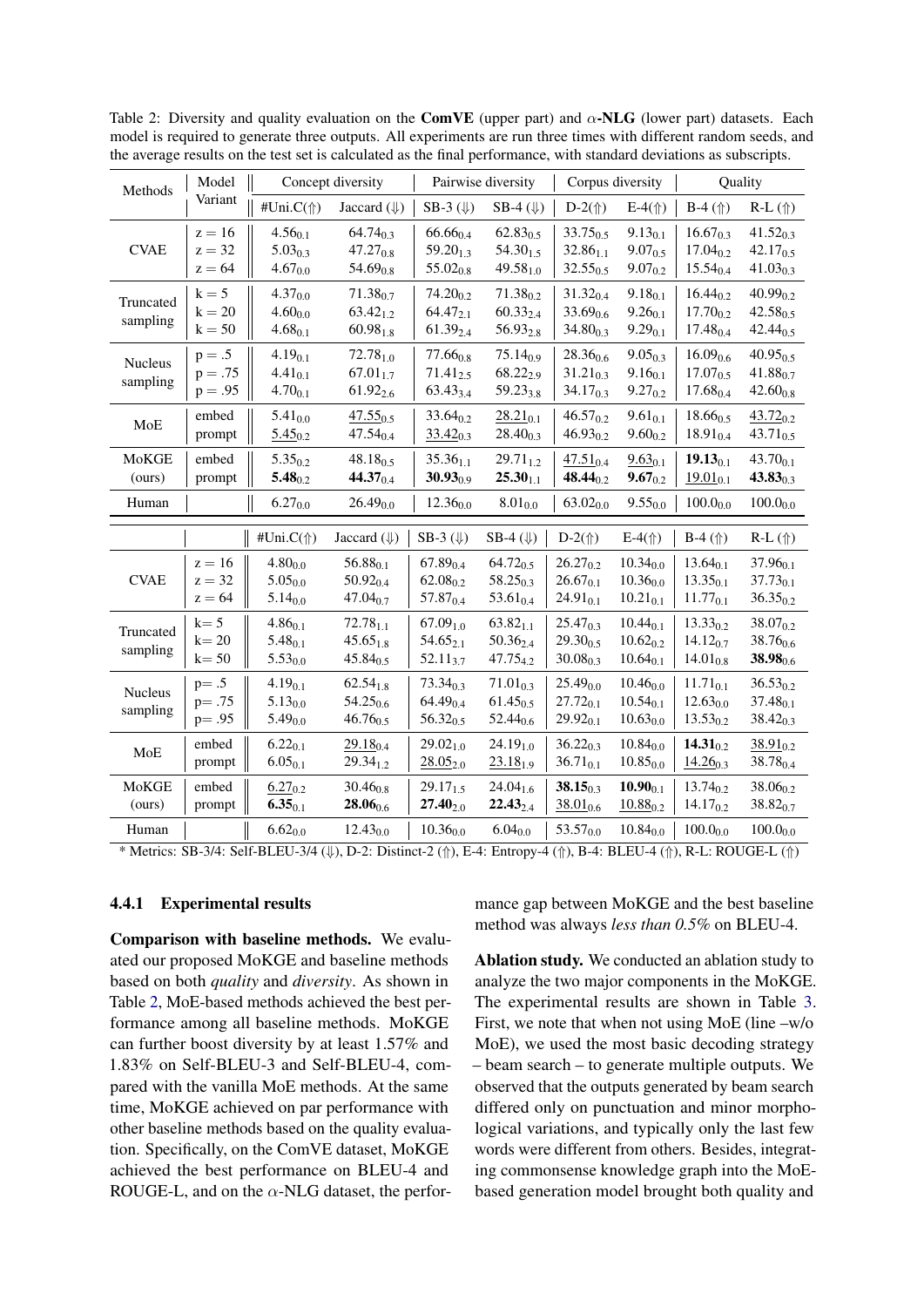|         | $\ $ ComVE (left part: diversity; right part: quality)                                                                                                                                                                               |  |  |  |  | $\alpha$ -NLG (left part: diversity; right part: quality)                                                                                                                                                 |  |  |  |  |
|---------|--------------------------------------------------------------------------------------------------------------------------------------------------------------------------------------------------------------------------------------|--|--|--|--|-----------------------------------------------------------------------------------------------------------------------------------------------------------------------------------------------------------|--|--|--|--|
| Methods | $\parallel$ SB-4 (\ \) D-2 (\ \) E-4 (\ \)   B-4 (\ \) R-L (\ \)   SB-4 (\ \) D-2 (\ \) E-4 (\ \)   B-4 (\ \) R-L (\ \)                                                                                                              |  |  |  |  |                                                                                                                                                                                                           |  |  |  |  |
| MoKGE   |                                                                                                                                                                                                                                      |  |  |  |  | $25.30_{1,1}$ 48.44 <sub>0.2</sub> 9.67 <sub>0.2</sub> 19.01 <sub>0.1</sub> 43.83 <sub>0.3</sub> 22.43 <sub>2.4</sub> 38.01 <sub>0.6</sub> 10.88 <sub>0.2</sub> 14.17 <sub>0.2</sub> 38.82 <sub>0.7</sub> |  |  |  |  |
|         | $\vdash$ w/o KG $\parallel$ 28.40 <sub>0.3</sub>                                                                                                                                                                                     |  |  |  |  | $46.93_{0.2}$ $9.60_{0.2}$ $18.91_{0.4}$ $43.71_{0.5}$ $23.18_{1.9}$ $36.71_{0.1}$ $10.85_{0.0}$ $14.26_{0.3}$ $38.78_{0.4}$                                                                              |  |  |  |  |
|         | $+$ w/o MoE   74.15 <sub>0.2</sub> 31.92 <sub>0.1</sub> 9.14 <sub>0.0</sub>   15.87 <sub>0.1</sub> 40.24 <sub>0.2</sub>   77.34 <sub>0.2</sub> 19.19 <sub>0.1</sub> 10.10 <sub>0.0</sub>   12.84 <sub>0.1</sub> 37.52 <sub>0.2</sub> |  |  |  |  |                                                                                                                                                                                                           |  |  |  |  |

<span id="page-7-0"></span>Table 3: Ablation studies. When not suing MoE (line  $-w$ /o MoE), we set beam as three to generate three outputs.

<span id="page-7-1"></span>Table 4: Human evaluations by independent scoring based on *diveristy*, *quality*, *flency* and *grammar*. In addition,  $*$  indicates p-value  $< 0.05$  under paired t-test between MoKGE and baseline methods.

| Methods         |                   | ComVE         |                 | $\alpha$ -NLG  |               |                 |  |
|-----------------|-------------------|---------------|-----------------|----------------|---------------|-----------------|--|
|                 | Diversity         | Ouality       | Flu. & Gra.     | Diversity      | Ouality       | Flu. & Gra.     |  |
| Truncated samp. | $2.15 \pm 0.76$   | $2.22 + 1.01$ | $3.47 + 0.75$   | $2.31 + 0.76$  | $2.63 + 0.77$ | $3.89 + 0.36$   |  |
| Nucleus samp.   | $2.03 \pm 0.73$   | $2.29 + 1.03$ | $3.52 \pm 0.70$ | $2.39 + 0.73$  | $2.67 + 0.72$ | $3.91 \pm 0.28$ |  |
| MoKGE (ours)    | $2.63 \pm 0.51^*$ | $2.10 + 0.99$ | $3.46 \pm 0.81$ | $2.66 + 0.51*$ | $2.57 + 0.71$ | $3.87 + 0.34$   |  |
| Human Ref.      | $2.60 \pm 0.59$   | 3.00          | 4.00            | $2.71 + 0.57$  | 3.00          | 4.00            |  |

Table 5: Human evaluations by pairwise comparison: MoKGE v.s. two baseline methods based on *diversity*.

| Against methods                                                                                                                                                            |                                                                 | ComVE |  | $\alpha$ -NLG |  |
|----------------------------------------------------------------------------------------------------------------------------------------------------------------------------|-----------------------------------------------------------------|-------|--|---------------|--|
|                                                                                                                                                                            | $\parallel$ Win (%) Tie (%) Lose (%)   Win (%) Tie (%) Lose (%) |       |  |               |  |
| v.s. Truncated samp. 47.85±5.94 37.09±4.56 15.06±3.31 45.35±5.06 43.19±2.78 11.46±2.31 v.s. Nucleus samp. 54.30±4.62 36.02±2.74 9.68±3.48 41.53±1.55 46.99±2.04 11.48±2.36 |                                                                 |       |  |               |  |
|                                                                                                                                                                            |                                                                 |       |  |               |  |

diversity improvement on the ComVE, but might sacrifice a little quality (less than  $0.5\%$  on BLEU-4) on the  $\alpha$ -NLG dataset. Overall, our MoKGE benefited from KG and MoE modules, and achieved great performance on both diversity and quality.

# 4.5 Human Evaluation

Automatic diversity evaluation (e.g., Self-BLEU, Distinct-k) cannot reflect the *content-level diversity*. Therefore, we conducted extensive human evaluations to assess both the quality and diversity of outputs generated from different models.

The human evaluation was divided into two parts: *independent scoring* and *pairwise comparisons*. All evaluations were conducted on Amazon Mechanical Turk (AMT), and each evaluation form was answered by at least three AMT workers.

Independent scoring. In this part, human annotators were asked to evaluate the generated outputs from a single model. We first presented top-3 generated outputs from a certain model to human annotators. The annotators would first evaluate the *diversity* by answering "How many different meanings do three outputs express?" Then we presented human-written outputs to the annotators. The annotator would evaluate the quality by comparing machine generated outputs and human-written outputs, and answering "How many machine generated outputs are correct?" The diversity and quality scores are normalized to the range from 0 to 3. Besides, the annotators need to give a fluency and grammar score from 1 to 4 for each generated output.

Pairwise comparisons. In this part, the annotators were given two sets of top-3 generated explanations from two different methods each time and instructed to pick the more diverse set. The choices are "win," "lose," or "tie."

As shown in Table [4-5,](#page-7-1) our MoKGE can significantly outperform the state-of-the-art samplingbased methods in *diversity* evaluation (p-value  $< 0.05$  under paired t-test), even slightly better than human performance on the ComVE task. At the same time, we can observe MoKGE is able to obtain on par performance with other methods based on *quality* evaluation. The p-value is not smaller than  $0.05$  (i.e., not significant difference) under paired t-test between MoKGE and baseline methods based on the quality evaluation.

## 4.6 Case Study

Figure [3](#page-8-0) demonstrates human-written explanations and generated explanations from different diversitypromoting methods, including nucleus sampling, mixture of experts (MoE) and our MoKGE. Overall, we observed that the nucleus sampling and MoE methods typically expressed very similar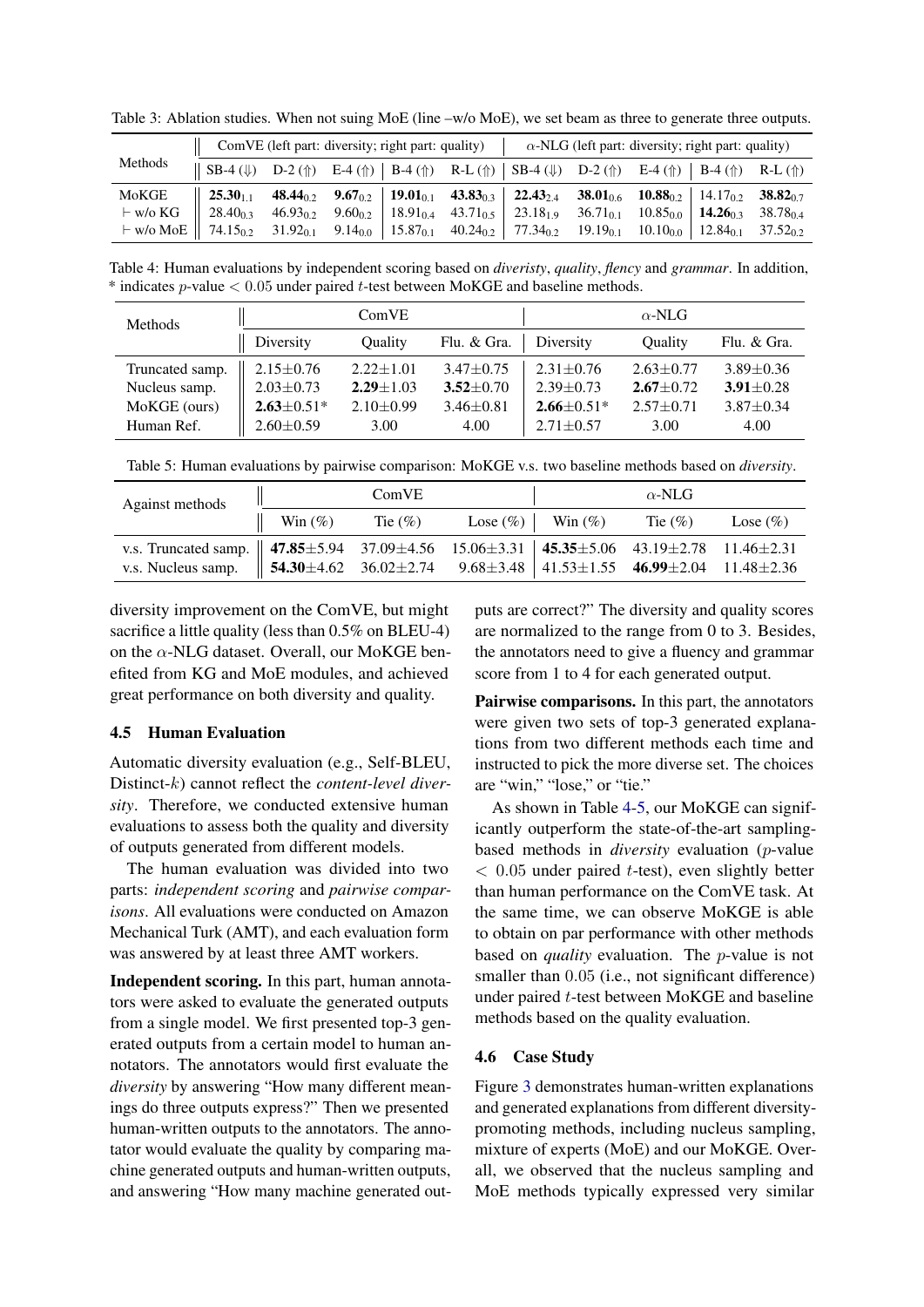<span id="page-8-0"></span>

Figure 3: Case studies. MoKGE can produce diverse knowledge reasoning on commonsense KG, select different relevant concepts (in shades of different colors), then generate diverse outputs. The outputs diversity of MoKGE is significantly better than that of beam search and nucleus sampling, and close to human performance.

meanings, e.g., "go to the zoo and see elephants" and "took him to the zoo and see elephants" in the  $\alpha$ -NLG case. On the contrary, MoKGE can generate semantically richer and more diverse contents than the other two methods by incorporating more commonsense concepts on the knowledge graph.

# 5 Future Directions

Improving content diversity in NLG. Most of the existing diversity-promoting work has focused on improving syntactic and lexical diversity, such as different language style in machine translation [\(Shen et al.,](#page-10-1) [2019\)](#page-10-1) and word variability in paraphrase generation [\(Gupta et al.,](#page-9-0) [2018\)](#page-9-0). Nevertheless, methods for improving content diversity in NLG systems have been rarely studied in the existing literature. We believe that generating diverse content is one of the most promising aspects of machine intelligence, which can be applied to a wide range of real-world applications, not only limited to commonsense reasoning.

Besides, leveraging knowledge graph is not the only way to promote content diversity as it is a highly knowledge-intensive task. Many existing knowledge-enhanced methods [\(Yu et al.,](#page-10-5) [2022c\)](#page-10-5) can be used to acquire different external knowledge for producing diverse outputs, e.g., taking different retrieved documents as conditions for generator.

Designing neural diversity metrics. In spite of growing interest in NLG models that produce diverse outputs, there is currently no principled neural method for evaluating the diversity of an NLG system. As described in [Tevet and Berant](#page-10-0) [\(2021\)](#page-10-0), existing automatic diversity metrics (e.g. Self-BLEU) perform worse than humans on the task of estimating content diversity, indicating a low correlation between metrics and human judgments.

Therefore, neural-based diversity metrics are highly demanded. Intuitively, the metrics should include computational comparisons of multiple references and hypotheses by projecting them into the same semantic space, unlike metrics for evaluating the generation quality, e.g., BERTScore [\(Zhang](#page-10-20) [et al.,](#page-10-20) [2020b\)](#page-10-20) and BLEURT [\(Sellam et al.,](#page-10-21) [2020\)](#page-10-21), which only measures the correlation between a pair of reference and hypothesis.

# 6 Conclusions

In this paper, we proposed a novel method that diversified the generative reasoning by a mixture of expert strategy on commonsense knowledge graph. To the best of our knowledge, this is the first work to boost diversity in NLG by diversifying knowledge reasoning on commonsense knowledge graph. Experiments on two generative commonsense reasoning benchmarks demonstrated that MoKGE outperformed state-of-the-art methods on diversity, while achieving on par performance on quality.

# Acknowledgements

The work is supported by National Science Foundation IIS-1849816, CCF-1901059, and IIS-2119531.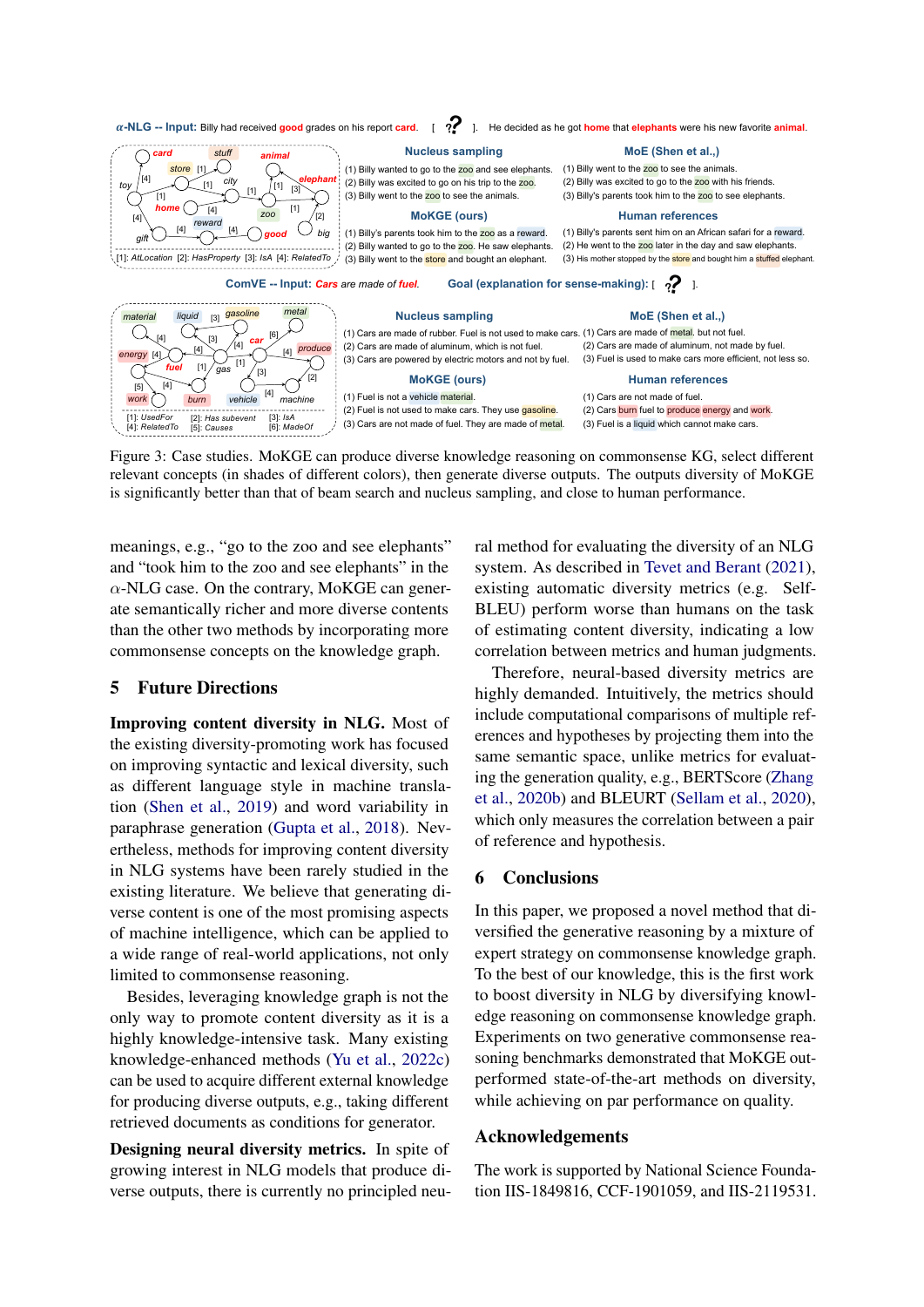# References

- <span id="page-9-9"></span>Chandra Bhagavatula, Ronan Le Bras, Chaitanya Malaviya, Keisuke Sakaguchi, Ari Holtzman, Hannah Rashkin, Doug Downey, Scott Wen-tau Yih, and Yejin Choi. 2020. Abductive commonsense reasoning. In *International Conference for Learning Representation (ICLR)*.
- <span id="page-9-12"></span>Antoine Bordes, Nicolas Usunier, Alberto Garcia-Duran, Jason Weston, and Oksana Yakhnenko. 2013. Translating embeddings for modeling multirelational data. In *Advances in Neural Information Processing Systems (NeurIPS)*.
- <span id="page-9-1"></span>Jaemin Cho, Minjoon Seo, and Hannaneh Hajishirzi. 2019. Mixture content selection for diverse sequence generation. In *Proceedings of the 2019 Conference on Empirical Methods in Natural Language Processing (EMNLP)*.
- <span id="page-9-13"></span>Arthur P Dempster, Nan M Laird, and Donald B Rubin. 1977. Maximum likelihood from incomplete data via the em algorithm. In *Journal of the Royal Statistical Society (Methodological)*. Wiley Online Library.
- <span id="page-9-5"></span>Xiangyu Dong, Wenhao Yu, Chenguang Zhu, and Meng Jiang. 2021. Injecting entity types into entityguided text generation. In *Conference on Empirical Methods in Natural Language Processing (EMNLP)*.
- <span id="page-9-3"></span>Yao Dou, Maxwell Forbes, Ari Holtzman, and Yejin Choi. 2021. Multitalk: A highly-branching dialog testbed for diverse conversations. In *AAAI Conference on Artificial Intelligence (AAAI)*.
- <span id="page-9-15"></span>Angela Fan, Mike Lewis, and Yann Dauphin. 2018. Hierarchical neural story generation. In *Proceedings of the 56th Annual Meeting of the Association for Computational Linguistics (ACL)*.
- <span id="page-9-17"></span>Sebastian Gehrmann, Tosin Adewumi, Karmanya Aggarwal, Pawan Sasanka Ammanamanchi, Anuoluwapo Aremu, Antoine Bosselut, Khyathi Raghavi Chandu, Miruna-Adriana Clinciu, Dipanjan Das, Kaustubh Dhole, et al. 2021. The gem benchmark: Natural language generation, its evaluation and metrics. In *Proceedings of the 1st Workshop on Natural Language Generation, Evaluation, and Metrics (GEM 2021)*.
- <span id="page-9-8"></span>Jian Guan, Fei Huang, Zhihao Zhao, Xiaoyan Zhu, and Minlie Huang. 2020. A knowledge-enhanced pretraining model for commonsense story generation. In *Transactions of the Association for Computational Linguistics (TACL)*.
- <span id="page-9-0"></span>Ankush Gupta, Arvind Agarwal, Prawaan Singh, and Piyush Rai. 2018. A deep generative framework for paraphrase generation. In *AAAI Conference on Artificial Intelligence (AAAI)*.
- <span id="page-9-2"></span>Ari Holtzman, Jan Buys, Li Du, Maxwell Forbes, and Yejin Choi. 2020. The curious case of neural text degeneration. In *International Conference for Learning Representation (ICLR)*.
- <span id="page-9-7"></span>Haozhe Ji, Pei Ke, Shaohan Huang, Furu Wei, Xiaoyan Zhu, and Minlie Huang. 2020. Language generation with multi-hop reasoning on commonsense knowledge graph. In *Conference on Empirical Methods in Natural Language Processing (EMNLP)*.
- <span id="page-9-6"></span>Tianwen Jiang, Tong Zhao, Bing Qin, Ting Liu, Nitesh V Chawla, and Meng Jiang. 2019. The role of" condition" a novel scientific knowledge graph representation and construction model. In *ACM SIGKDD International Conference on Knowledge Discovery & Data Mining (KDD)*.
- <span id="page-9-14"></span>Diederik P Kingma and Max Welling. 2014. Autoencoding variational bayes. In *International Conference for Learning Representation (ICLR)*.
- <span id="page-9-4"></span>Marie-Anne Lachaux, Armand Joulin, and Guillaume Lample. 2020. Target conditioning for one-to-many generation. In *Conference on Empirical Methods in Natural Language Processing (EMNLP-Findings)*.
- <span id="page-9-16"></span>Mike Lewis, Yinhan Liu, Naman Goyal, Marjan Ghazvininejad, Abdelrahman Mohamed, Omer Levy, Veselin Stoyanov, and Luke Zettlemoyer. 2020. Bart: Denoising sequence-to-sequence pretraining for natural language generation, translation, and comprehension. In *Annual Meeting of the Association for Computational Linguistics (ACL)*.
- <span id="page-9-21"></span>Jiwei Li, Michel Galley, Chris Brockett, Jianfeng Gao, and Bill Dolan. 2016. A diversity-promoting objective function for neural conversation models. In *Conference of the North American Chapter of the Association for Computational Linguistics (NAACL-HLT)*.
- <span id="page-9-20"></span>Chin-Yew Lin. 2004. Rouge: A package for automatic evaluation of summaries. In *Text summarization branches out*.
- <span id="page-9-10"></span>Ye Liu, Yao Wan, Lifang He, Hao Peng, and Philip S Yu. 2021. Kg-bart: Knowledge graph-augmented bart for generative commonsense reasoning. In *AAAI Conference on Artificial Intelligence (AAAI)*.
- <span id="page-9-18"></span>Myle Ott, Michael Auli, David Grangier, and Marc'Aurelio Ranzato. 2018. Analyzing uncertainty in neural machine translation. In *International Conference on Machine Learning (ICML)*.
- <span id="page-9-19"></span>Kishore Papineni, Salim Roukos, Todd Ward, and Wei-Jing Zhu. 2002. Bleu: a method for automatic evaluation of machine translation. In *Proceedings of the 40th annual meeting of the Association for Computational Linguistics (ACL)*.
- <span id="page-9-11"></span>Michael Schlichtkrull, Thomas N Kipf, Peter Bloem, Rianne Van Den Berg, Ivan Titov, and Max Welling. 2018. Modeling relational data with graph convolutional networks. In *European Semantic Web Conference (ESWC)*.